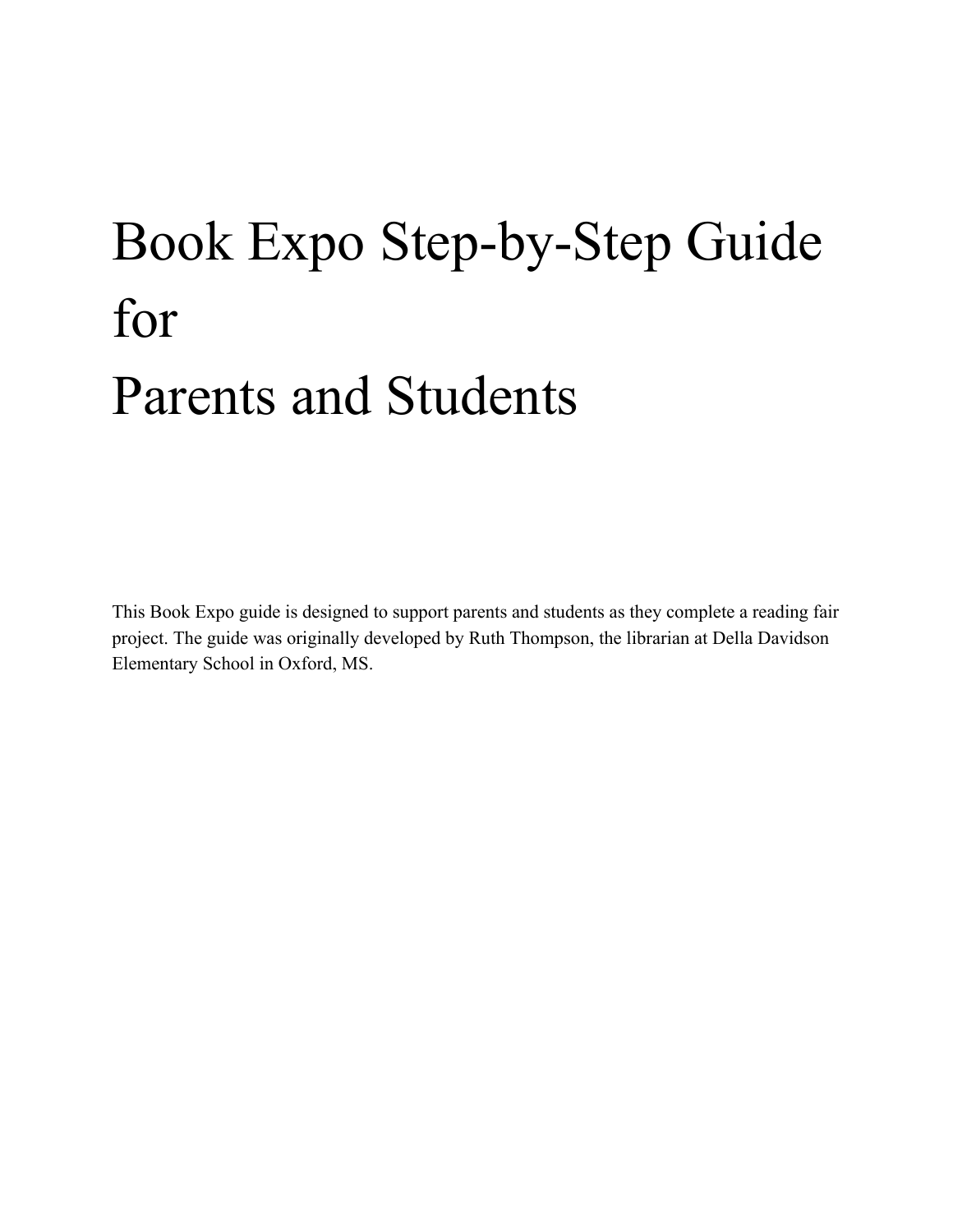Step-by-Step Guide FICTION Step 1: Choose your book

Step 2: Bibliographic Information

Use the title page to identify the bibliographic information.

Title: Name of the book. Make sure the title is underlined or use italics if typing.

 $\mathcal{L}_\mathcal{L} = \{ \mathcal{L}_\mathcal{L} = \{ \mathcal{L}_\mathcal{L} = \{ \mathcal{L}_\mathcal{L} = \{ \mathcal{L}_\mathcal{L} = \{ \mathcal{L}_\mathcal{L} = \{ \mathcal{L}_\mathcal{L} = \{ \mathcal{L}_\mathcal{L} = \{ \mathcal{L}_\mathcal{L} = \{ \mathcal{L}_\mathcal{L} = \{ \mathcal{L}_\mathcal{L} = \{ \mathcal{L}_\mathcal{L} = \{ \mathcal{L}_\mathcal{L} = \{ \mathcal{L}_\mathcal{L} = \{ \mathcal{L}_\mathcal{$ 

 $\mathcal{L}_\mathcal{L} = \{ \mathcal{L}_\mathcal{L} = \{ \mathcal{L}_\mathcal{L} = \{ \mathcal{L}_\mathcal{L} = \{ \mathcal{L}_\mathcal{L} = \{ \mathcal{L}_\mathcal{L} = \{ \mathcal{L}_\mathcal{L} = \{ \mathcal{L}_\mathcal{L} = \{ \mathcal{L}_\mathcal{L} = \{ \mathcal{L}_\mathcal{L} = \{ \mathcal{L}_\mathcal{L} = \{ \mathcal{L}_\mathcal{L} = \{ \mathcal{L}_\mathcal{L} = \{ \mathcal{L}_\mathcal{L} = \{ \mathcal{L}_\mathcal{$ 

 $\mathcal{L}_\mathcal{L} = \{ \mathcal{L}_\mathcal{L} = \{ \mathcal{L}_\mathcal{L} = \{ \mathcal{L}_\mathcal{L} = \{ \mathcal{L}_\mathcal{L} = \{ \mathcal{L}_\mathcal{L} = \{ \mathcal{L}_\mathcal{L} = \{ \mathcal{L}_\mathcal{L} = \{ \mathcal{L}_\mathcal{L} = \{ \mathcal{L}_\mathcal{L} = \{ \mathcal{L}_\mathcal{L} = \{ \mathcal{L}_\mathcal{L} = \{ \mathcal{L}_\mathcal{L} = \{ \mathcal{L}_\mathcal{L} = \{ \mathcal{L}_\mathcal{$ 

 $\mathcal{L}_\mathcal{L} = \{ \mathcal{L}_\mathcal{L} = \{ \mathcal{L}_\mathcal{L} = \{ \mathcal{L}_\mathcal{L} = \{ \mathcal{L}_\mathcal{L} = \{ \mathcal{L}_\mathcal{L} = \{ \mathcal{L}_\mathcal{L} = \{ \mathcal{L}_\mathcal{L} = \{ \mathcal{L}_\mathcal{L} = \{ \mathcal{L}_\mathcal{L} = \{ \mathcal{L}_\mathcal{L} = \{ \mathcal{L}_\mathcal{L} = \{ \mathcal{L}_\mathcal{L} = \{ \mathcal{L}_\mathcal{L} = \{ \mathcal{L}_\mathcal{$ 

 $\mathcal{L}_\mathcal{L} = \{ \mathcal{L}_\mathcal{L} = \{ \mathcal{L}_\mathcal{L} = \{ \mathcal{L}_\mathcal{L} = \{ \mathcal{L}_\mathcal{L} = \{ \mathcal{L}_\mathcal{L} = \{ \mathcal{L}_\mathcal{L} = \{ \mathcal{L}_\mathcal{L} = \{ \mathcal{L}_\mathcal{L} = \{ \mathcal{L}_\mathcal{L} = \{ \mathcal{L}_\mathcal{L} = \{ \mathcal{L}_\mathcal{L} = \{ \mathcal{L}_\mathcal{L} = \{ \mathcal{L}_\mathcal{L} = \{ \mathcal{L}_\mathcal{$ 

 $\mathcal{L}_\mathcal{L} = \{ \mathcal{L}_\mathcal{L} = \{ \mathcal{L}_\mathcal{L} = \{ \mathcal{L}_\mathcal{L} = \{ \mathcal{L}_\mathcal{L} = \{ \mathcal{L}_\mathcal{L} = \{ \mathcal{L}_\mathcal{L} = \{ \mathcal{L}_\mathcal{L} = \{ \mathcal{L}_\mathcal{L} = \{ \mathcal{L}_\mathcal{L} = \{ \mathcal{L}_\mathcal{L} = \{ \mathcal{L}_\mathcal{L} = \{ \mathcal{L}_\mathcal{L} = \{ \mathcal{L}_\mathcal{L} = \{ \mathcal{L}_\mathcal{$ 

Author: The person who wrote the words or text in a book.

Illustrator: The person who contributed the pictures.

Publisher: The Company that printed and distributed the book.

Copyright Date: The year the book was published. Look for the © symbol in front of the date.

Step 3: Setting There are 2 parts to a book's setting. You must include both!

1. TIME

When did the story happen? Be specific!

2. PLACE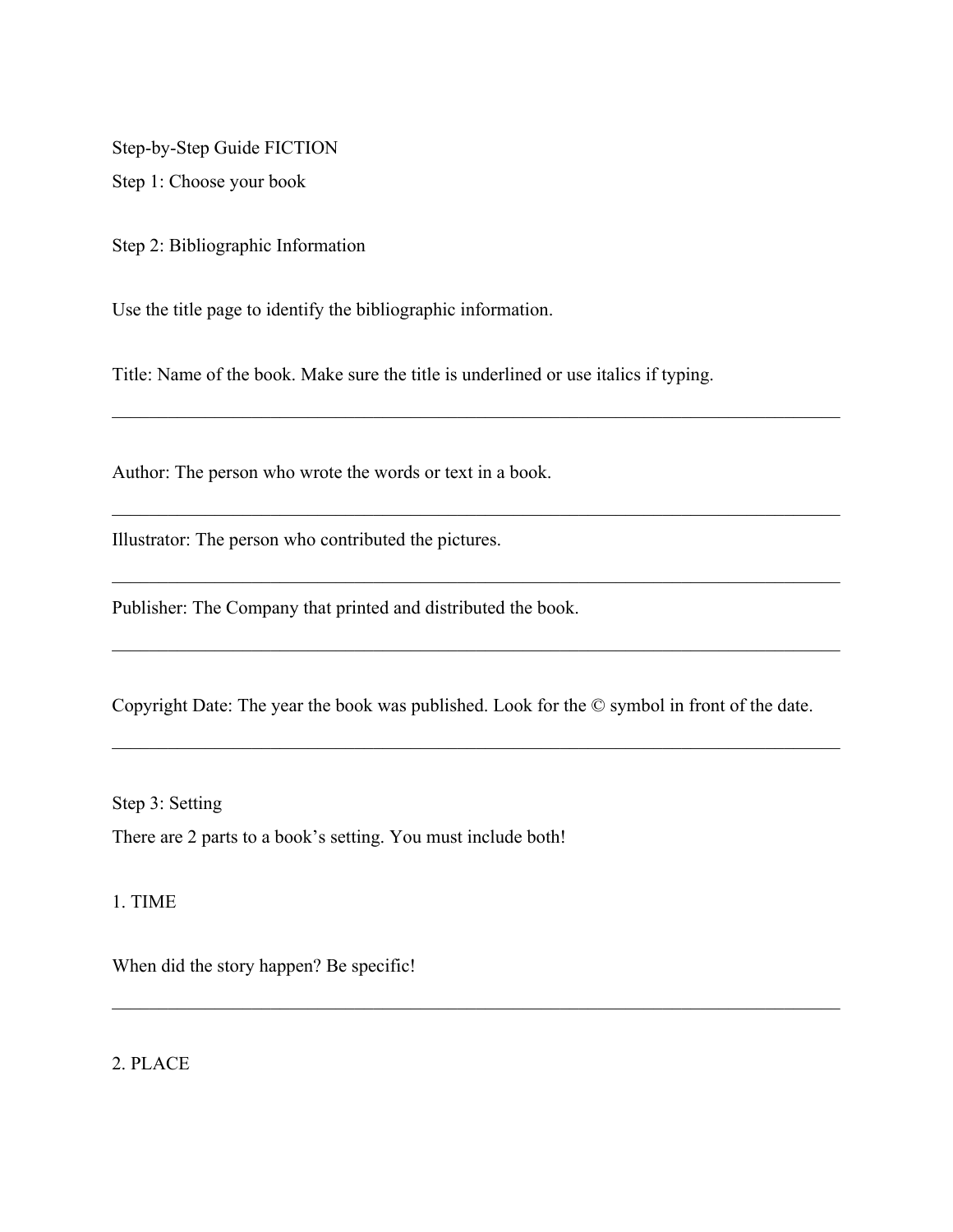Where did the story take place? If the story takes place in more than one location, choose only the most important place.

 $\mathcal{L}_\mathcal{L} = \{ \mathcal{L}_\mathcal{L} = \{ \mathcal{L}_\mathcal{L} = \{ \mathcal{L}_\mathcal{L} = \{ \mathcal{L}_\mathcal{L} = \{ \mathcal{L}_\mathcal{L} = \{ \mathcal{L}_\mathcal{L} = \{ \mathcal{L}_\mathcal{L} = \{ \mathcal{L}_\mathcal{L} = \{ \mathcal{L}_\mathcal{L} = \{ \mathcal{L}_\mathcal{L} = \{ \mathcal{L}_\mathcal{L} = \{ \mathcal{L}_\mathcal{L} = \{ \mathcal{L}_\mathcal{L} = \{ \mathcal{L}_\mathcal{$ 

Step 4: Author's Purpose

Why did the author write the story?

To entertain (All fiction is written to entertain.)

To inform (Historical fiction informs.)

To persuade (Does the book inspire me to do or become something?)

A combination of the above

The author wrote the book

to\_\_\_\_\_\_\_\_\_\_\_\_\_\_\_\_\_\_\_\_\_\_\_\_\_\_\_\_\_\_\_\_\_\_\_\_\_\_\_\_\_\_\_\_\_\_\_\_\_\_\_.

 $\mathcal{L}_\text{max}$  and  $\mathcal{L}_\text{max}$  and  $\mathcal{L}_\text{max}$  and  $\mathcal{L}_\text{max}$  and  $\mathcal{L}_\text{max}$ 

Step 5: Tone/Mood

How does the author want you to feel when you read the story? (e.g., Sad, happy, scared, curious)

The author wants the reader to feel

Step 6: Main Characters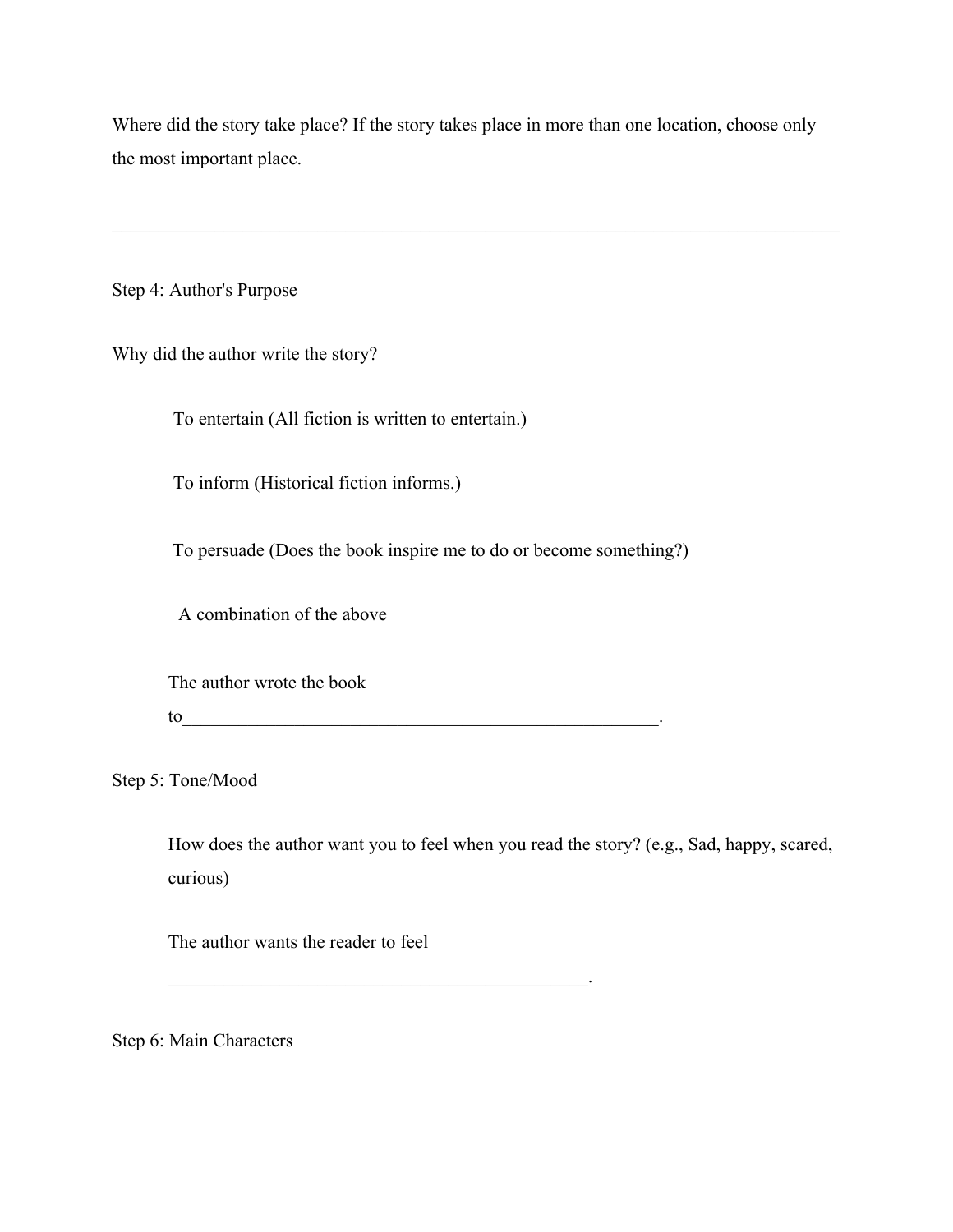Do not list more than three characters. Write a short description of each character. Use adjectives to describe the characters. Do not tell the story in this step. Characters listed below must be mentioned in the summary.

| Short description:                                              |
|-----------------------------------------------------------------|
|                                                                 |
|                                                                 |
| Short description:                                              |
|                                                                 |
|                                                                 |
| Short description:                                              |
| Step 7: Conflict                                                |
| What is the main problem in the story? Choose only one problem. |
|                                                                 |
|                                                                 |
| Step 8: Solution/Resolution                                     |
| How is the problem solved?                                      |
|                                                                 |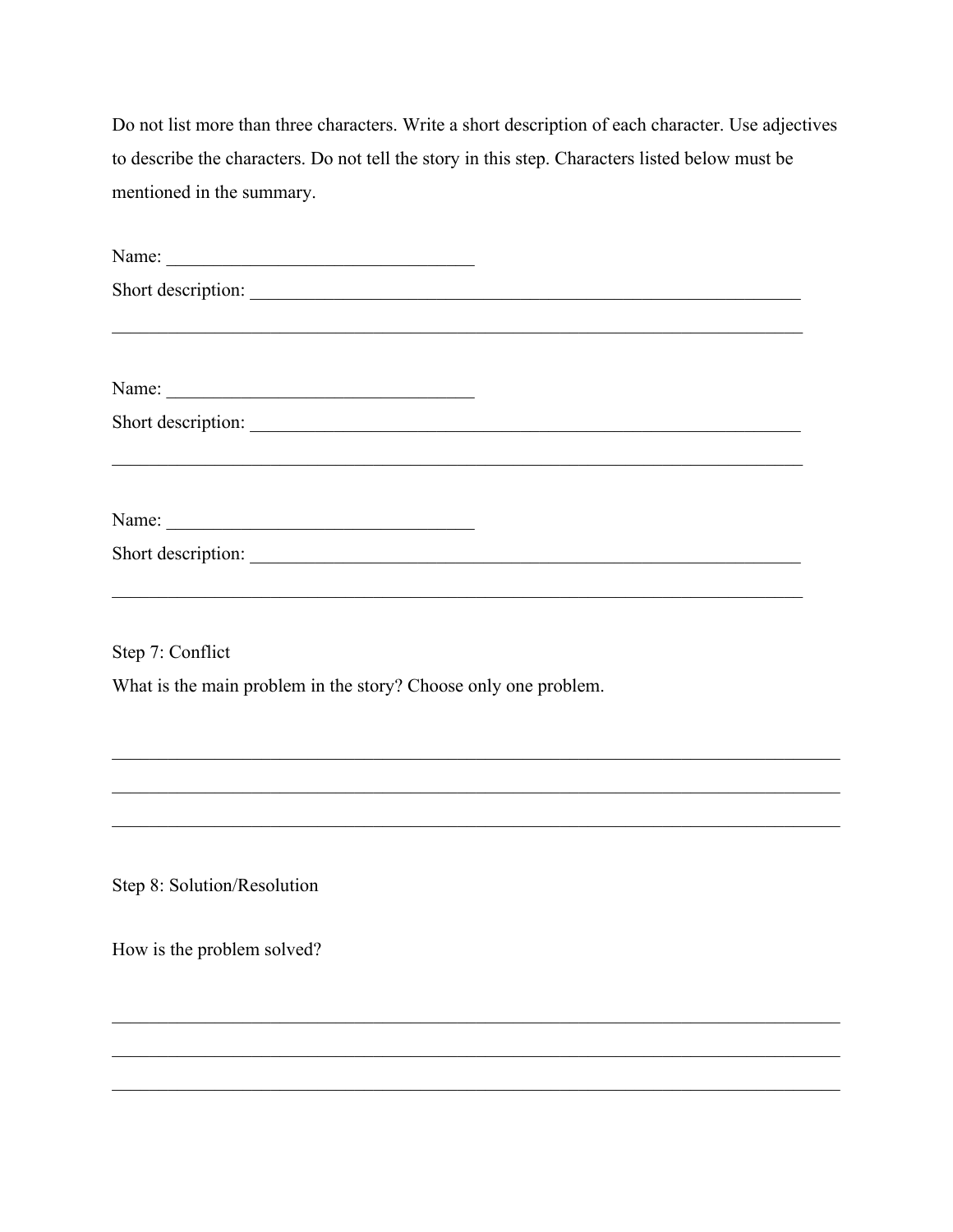Step 9: Plot Summary DO NOT RETELL THE STORY!

Summarize what happened in the story. Be sure to include each main character you listed in Step 6.

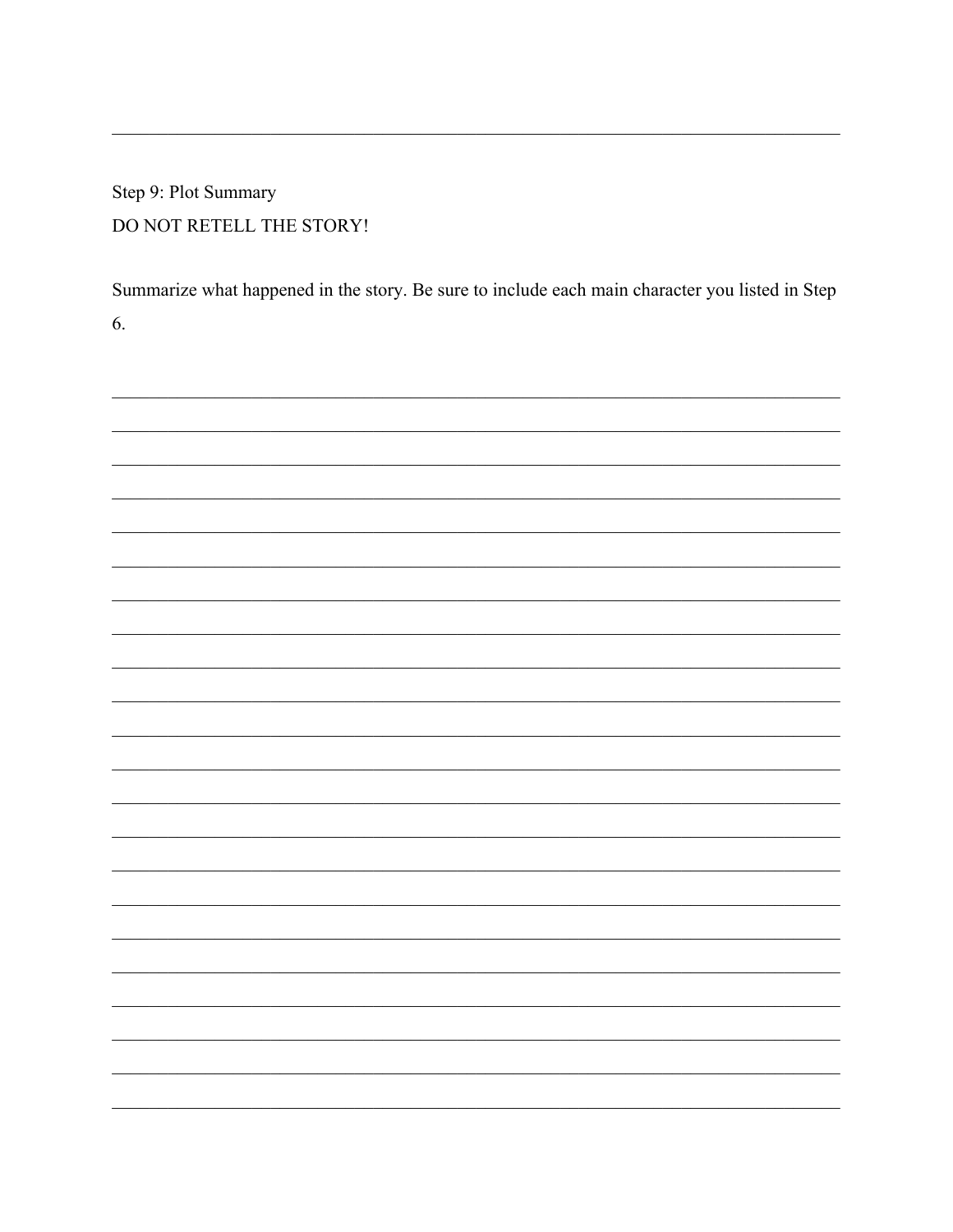Step 10: Design Your Tri-fold Board

Congratulations! The hard part is over; now, the fun begins! Use the board provided for you by Miami Yoder School.

 $\mathcal{L}_\mathcal{L} = \{ \mathcal{L}_\mathcal{L} = \{ \mathcal{L}_\mathcal{L} = \{ \mathcal{L}_\mathcal{L} = \{ \mathcal{L}_\mathcal{L} = \{ \mathcal{L}_\mathcal{L} = \{ \mathcal{L}_\mathcal{L} = \{ \mathcal{L}_\mathcal{L} = \{ \mathcal{L}_\mathcal{L} = \{ \mathcal{L}_\mathcal{L} = \{ \mathcal{L}_\mathcal{L} = \{ \mathcal{L}_\mathcal{L} = \{ \mathcal{L}_\mathcal{L} = \{ \mathcal{L}_\mathcal{L} = \{ \mathcal{L}_\mathcal{$ 

 $\mathcal{L}_\mathcal{L} = \{ \mathcal{L}_\mathcal{L} = \{ \mathcal{L}_\mathcal{L} = \{ \mathcal{L}_\mathcal{L} = \{ \mathcal{L}_\mathcal{L} = \{ \mathcal{L}_\mathcal{L} = \{ \mathcal{L}_\mathcal{L} = \{ \mathcal{L}_\mathcal{L} = \{ \mathcal{L}_\mathcal{L} = \{ \mathcal{L}_\mathcal{L} = \{ \mathcal{L}_\mathcal{L} = \{ \mathcal{L}_\mathcal{L} = \{ \mathcal{L}_\mathcal{L} = \{ \mathcal{L}_\mathcal{L} = \{ \mathcal{L}_\mathcal{$ 

 $\mathcal{L}_\mathcal{L} = \{ \mathcal{L}_\mathcal{L} = \{ \mathcal{L}_\mathcal{L} = \{ \mathcal{L}_\mathcal{L} = \{ \mathcal{L}_\mathcal{L} = \{ \mathcal{L}_\mathcal{L} = \{ \mathcal{L}_\mathcal{L} = \{ \mathcal{L}_\mathcal{L} = \{ \mathcal{L}_\mathcal{L} = \{ \mathcal{L}_\mathcal{L} = \{ \mathcal{L}_\mathcal{L} = \{ \mathcal{L}_\mathcal{L} = \{ \mathcal{L}_\mathcal{L} = \{ \mathcal{L}_\mathcal{L} = \{ \mathcal{L}_\mathcal{$ 

 $\mathcal{L}_\mathcal{L} = \{ \mathcal{L}_\mathcal{L} = \{ \mathcal{L}_\mathcal{L} = \{ \mathcal{L}_\mathcal{L} = \{ \mathcal{L}_\mathcal{L} = \{ \mathcal{L}_\mathcal{L} = \{ \mathcal{L}_\mathcal{L} = \{ \mathcal{L}_\mathcal{L} = \{ \mathcal{L}_\mathcal{L} = \{ \mathcal{L}_\mathcal{L} = \{ \mathcal{L}_\mathcal{L} = \{ \mathcal{L}_\mathcal{L} = \{ \mathcal{L}_\mathcal{L} = \{ \mathcal{L}_\mathcal{L} = \{ \mathcal{L}_\mathcal{$ 

 $\mathcal{L}_\mathcal{L} = \{ \mathcal{L}_\mathcal{L} = \{ \mathcal{L}_\mathcal{L} = \{ \mathcal{L}_\mathcal{L} = \{ \mathcal{L}_\mathcal{L} = \{ \mathcal{L}_\mathcal{L} = \{ \mathcal{L}_\mathcal{L} = \{ \mathcal{L}_\mathcal{L} = \{ \mathcal{L}_\mathcal{L} = \{ \mathcal{L}_\mathcal{L} = \{ \mathcal{L}_\mathcal{L} = \{ \mathcal{L}_\mathcal{L} = \{ \mathcal{L}_\mathcal{L} = \{ \mathcal{L}_\mathcal{L} = \{ \mathcal{L}_\mathcal{$ 

 $\mathcal{L}_\mathcal{L} = \{ \mathcal{L}_\mathcal{L} = \{ \mathcal{L}_\mathcal{L} = \{ \mathcal{L}_\mathcal{L} = \{ \mathcal{L}_\mathcal{L} = \{ \mathcal{L}_\mathcal{L} = \{ \mathcal{L}_\mathcal{L} = \{ \mathcal{L}_\mathcal{L} = \{ \mathcal{L}_\mathcal{L} = \{ \mathcal{L}_\mathcal{L} = \{ \mathcal{L}_\mathcal{L} = \{ \mathcal{L}_\mathcal{L} = \{ \mathcal{L}_\mathcal{L} = \{ \mathcal{L}_\mathcal{L} = \{ \mathcal{L}_\mathcal{$ 

 $\mathcal{L}_\mathcal{L} = \{ \mathcal{L}_\mathcal{L} = \{ \mathcal{L}_\mathcal{L} = \{ \mathcal{L}_\mathcal{L} = \{ \mathcal{L}_\mathcal{L} = \{ \mathcal{L}_\mathcal{L} = \{ \mathcal{L}_\mathcal{L} = \{ \mathcal{L}_\mathcal{L} = \{ \mathcal{L}_\mathcal{L} = \{ \mathcal{L}_\mathcal{L} = \{ \mathcal{L}_\mathcal{L} = \{ \mathcal{L}_\mathcal{L} = \{ \mathcal{L}_\mathcal{L} = \{ \mathcal{L}_\mathcal{L} = \{ \mathcal{L}_\mathcal{$ 

 $\mathcal{L}_\mathcal{L} = \{ \mathcal{L}_\mathcal{L} = \{ \mathcal{L}_\mathcal{L} = \{ \mathcal{L}_\mathcal{L} = \{ \mathcal{L}_\mathcal{L} = \{ \mathcal{L}_\mathcal{L} = \{ \mathcal{L}_\mathcal{L} = \{ \mathcal{L}_\mathcal{L} = \{ \mathcal{L}_\mathcal{L} = \{ \mathcal{L}_\mathcal{L} = \{ \mathcal{L}_\mathcal{L} = \{ \mathcal{L}_\mathcal{L} = \{ \mathcal{L}_\mathcal{L} = \{ \mathcal{L}_\mathcal{L} = \{ \mathcal{L}_\mathcal{$ 

 $\mathcal{L}_\mathcal{L} = \{ \mathcal{L}_\mathcal{L} = \{ \mathcal{L}_\mathcal{L} = \{ \mathcal{L}_\mathcal{L} = \{ \mathcal{L}_\mathcal{L} = \{ \mathcal{L}_\mathcal{L} = \{ \mathcal{L}_\mathcal{L} = \{ \mathcal{L}_\mathcal{L} = \{ \mathcal{L}_\mathcal{L} = \{ \mathcal{L}_\mathcal{L} = \{ \mathcal{L}_\mathcal{L} = \{ \mathcal{L}_\mathcal{L} = \{ \mathcal{L}_\mathcal{L} = \{ \mathcal{L}_\mathcal{L} = \{ \mathcal{L}_\mathcal{$ 

 $\mathcal{L}_\mathcal{L} = \{ \mathcal{L}_\mathcal{L} = \{ \mathcal{L}_\mathcal{L} = \{ \mathcal{L}_\mathcal{L} = \{ \mathcal{L}_\mathcal{L} = \{ \mathcal{L}_\mathcal{L} = \{ \mathcal{L}_\mathcal{L} = \{ \mathcal{L}_\mathcal{L} = \{ \mathcal{L}_\mathcal{L} = \{ \mathcal{L}_\mathcal{L} = \{ \mathcal{L}_\mathcal{L} = \{ \mathcal{L}_\mathcal{L} = \{ \mathcal{L}_\mathcal{L} = \{ \mathcal{L}_\mathcal{L} = \{ \mathcal{L}_\mathcal{$ 

 $\mathcal{L}_\mathcal{L} = \{ \mathcal{L}_\mathcal{L} = \{ \mathcal{L}_\mathcal{L} = \{ \mathcal{L}_\mathcal{L} = \{ \mathcal{L}_\mathcal{L} = \{ \mathcal{L}_\mathcal{L} = \{ \mathcal{L}_\mathcal{L} = \{ \mathcal{L}_\mathcal{L} = \{ \mathcal{L}_\mathcal{L} = \{ \mathcal{L}_\mathcal{L} = \{ \mathcal{L}_\mathcal{L} = \{ \mathcal{L}_\mathcal{L} = \{ \mathcal{L}_\mathcal{L} = \{ \mathcal{L}_\mathcal{L} = \{ \mathcal{L}_\mathcal{$ 

 $\mathcal{L}_\mathcal{L} = \{ \mathcal{L}_\mathcal{L} = \{ \mathcal{L}_\mathcal{L} = \{ \mathcal{L}_\mathcal{L} = \{ \mathcal{L}_\mathcal{L} = \{ \mathcal{L}_\mathcal{L} = \{ \mathcal{L}_\mathcal{L} = \{ \mathcal{L}_\mathcal{L} = \{ \mathcal{L}_\mathcal{L} = \{ \mathcal{L}_\mathcal{L} = \{ \mathcal{L}_\mathcal{L} = \{ \mathcal{L}_\mathcal{L} = \{ \mathcal{L}_\mathcal{L} = \{ \mathcal{L}_\mathcal{L} = \{ \mathcal{L}_\mathcal{$ 

 $\mathcal{L}_\mathcal{L} = \{ \mathcal{L}_\mathcal{L} = \{ \mathcal{L}_\mathcal{L} = \{ \mathcal{L}_\mathcal{L} = \{ \mathcal{L}_\mathcal{L} = \{ \mathcal{L}_\mathcal{L} = \{ \mathcal{L}_\mathcal{L} = \{ \mathcal{L}_\mathcal{L} = \{ \mathcal{L}_\mathcal{L} = \{ \mathcal{L}_\mathcal{L} = \{ \mathcal{L}_\mathcal{L} = \{ \mathcal{L}_\mathcal{L} = \{ \mathcal{L}_\mathcal{L} = \{ \mathcal{L}_\mathcal{L} = \{ \mathcal{L}_\mathcal{$ 

 $\mathcal{L}_\mathcal{L} = \{ \mathcal{L}_\mathcal{L} = \{ \mathcal{L}_\mathcal{L} = \{ \mathcal{L}_\mathcal{L} = \{ \mathcal{L}_\mathcal{L} = \{ \mathcal{L}_\mathcal{L} = \{ \mathcal{L}_\mathcal{L} = \{ \mathcal{L}_\mathcal{L} = \{ \mathcal{L}_\mathcal{L} = \{ \mathcal{L}_\mathcal{L} = \{ \mathcal{L}_\mathcal{L} = \{ \mathcal{L}_\mathcal{L} = \{ \mathcal{L}_\mathcal{L} = \{ \mathcal{L}_\mathcal{L} = \{ \mathcal{L}_\mathcal{$ 

Carefully type or write the story elements in Steps 2 - 9. Be creative. For example, if your person is a football player, you might choose a font like "Impact".

## PROPS

Props add interest but must fit in the middle of the display. No items can protrude from the back or top of the tri-fold board. Props can be battery-operated, but you cannot use electrical outlets and extension cords. Items cannot be alive, valuable, or dangerous. You do not have to display the book.

Step-by-Step Guide NON-FICTION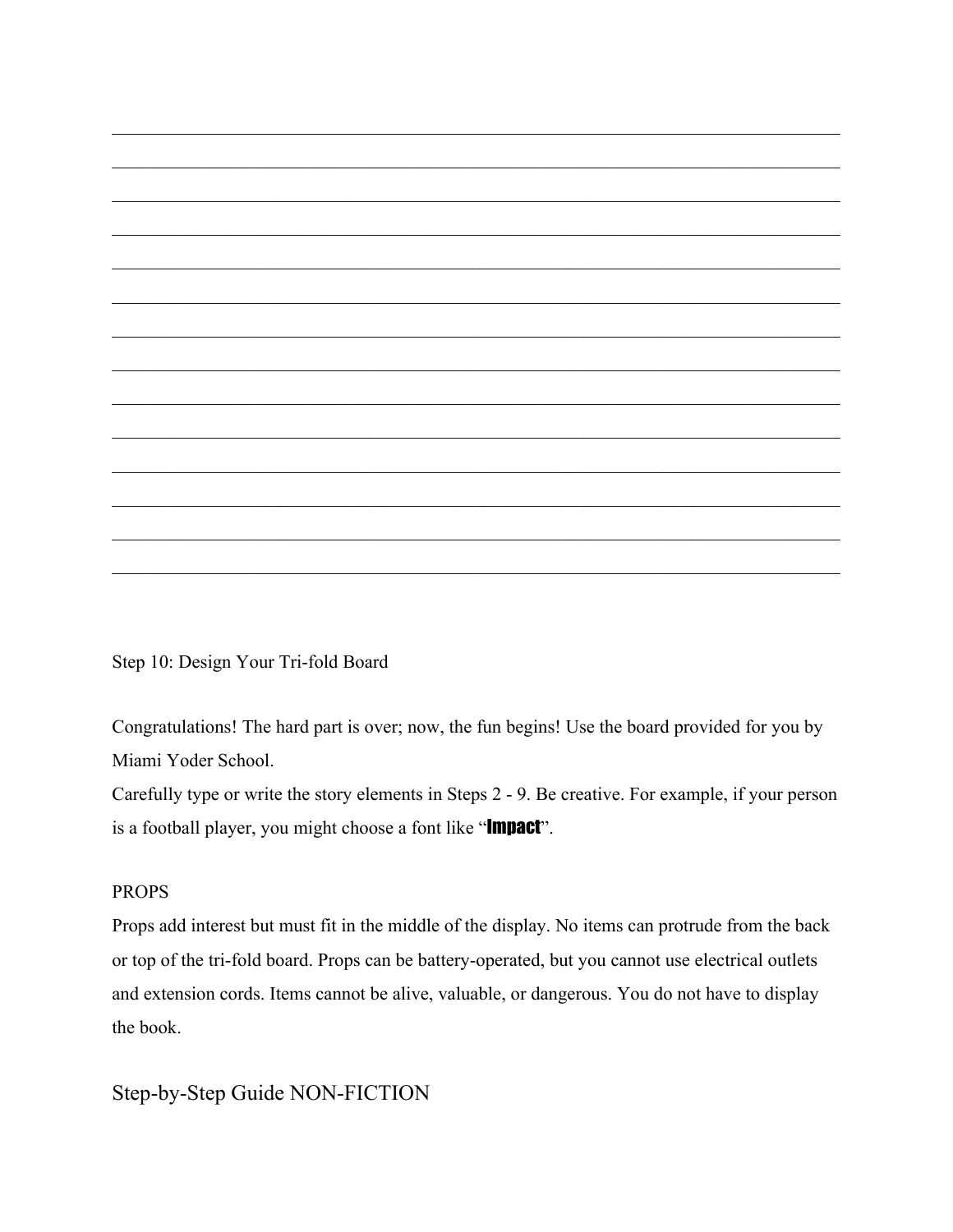Step 1:

Step 2: Bibliographic Information

Use the title page to identify the bibliographic information.

Title: Name of the book. Make sure the title is underlined or use italics if typing.

Author: The person who wrote the words or text in a book.

Illustrator: The person who contributed the pictures.

Publisher: The Company that printed and distributed the book.

Copyright Date: The year the book was published. Look for the © symbol in front of the date.

 $\mathcal{L}_\text{max}$  , and the contribution of the contribution of the contribution of the contribution of the contribution of

 $\mathcal{L}_\text{max}$  , and the contribution of the contribution of the contribution of the contribution of the contribution of

 $\mathcal{L}_\text{max}$  , and the contribution of the contribution of the contribution of the contribution of the contribution of

 $\mathcal{L}_\text{max}$  , and the contribution of the contribution of the contribution of the contribution of the contribution of

 $\mathcal{L}_\text{max}$  , and the contribution of the contribution of the contribution of the contribution of the contribution of

Step 3: My Predictions

- 1. Based on what I already know about the topic of my book, I predict that I will learn the following:
- 2. \_\_\_\_\_\_\_\_\_\_\_\_\_\_\_\_\_\_\_\_\_\_\_\_\_\_\_\_\_\_\_\_\_\_\_\_\_\_\_\_\_\_\_\_\_\_\_\_\_\_\_\_\_\_\_\_\_\_\_\_\_\_\_\_\_\_\_\_\_\_\_\_
- 3. After reading my book, I predict that the following will happen next or as a result of this event:

 $\mathcal{L}_\text{max}$  , and the contribution of the contribution of the contribution of the contribution of the contribution of the contribution of the contribution of the contribution of the contribution of the contribution of t

 $\mathcal{L}_\text{max}$  , and the contribution of the contribution of the contribution of the contribution of the contribution of the contribution of the contribution of the contribution of the contribution of the contribution of t

4.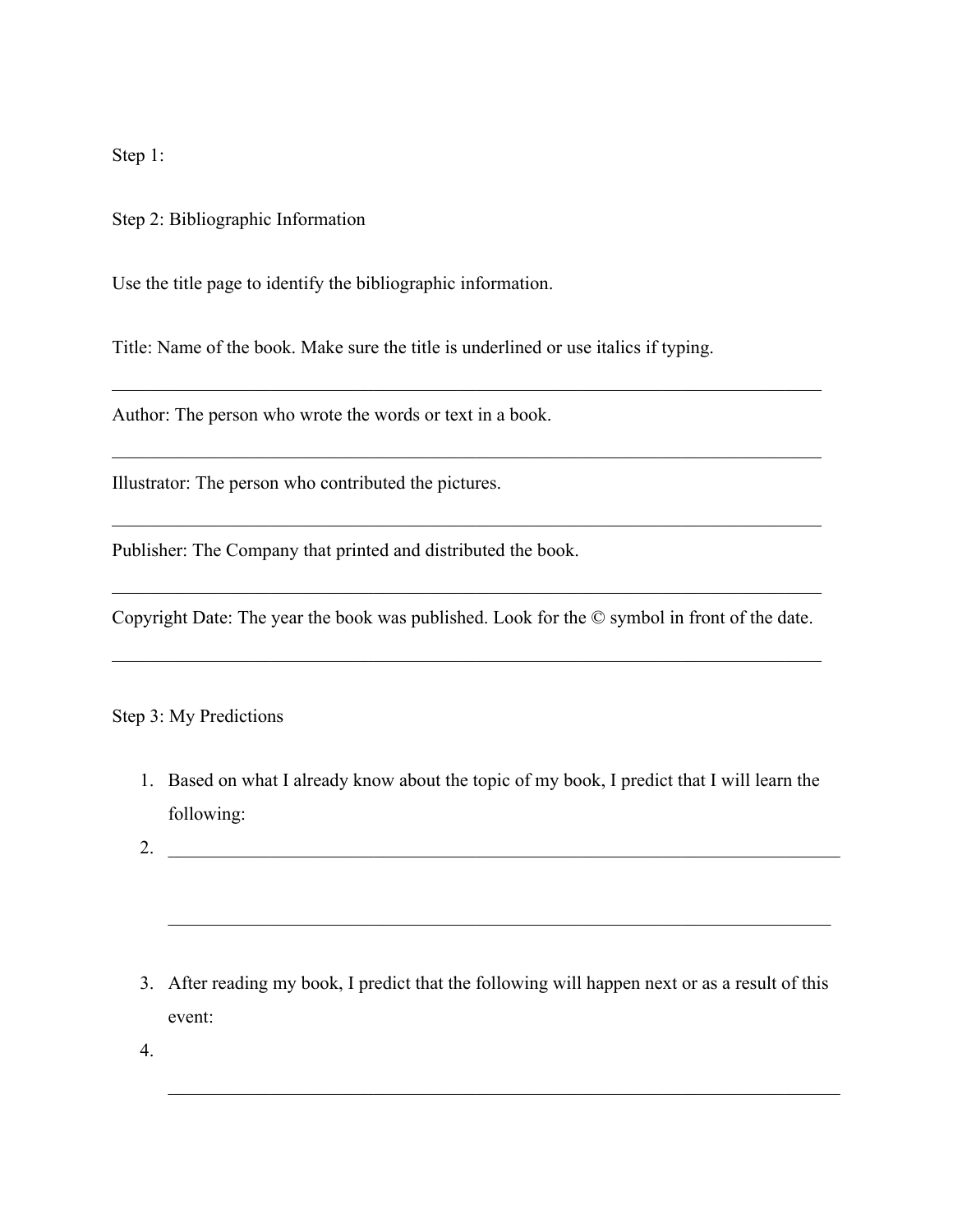5. Step 4: Information for Summary and Graphic Organizer

Fill in the blanks with facts from your book. You may not have information for every blank.

 $\mathcal{L}_\mathcal{L} = \{ \mathcal{L}_\mathcal{L} = \{ \mathcal{L}_\mathcal{L} = \{ \mathcal{L}_\mathcal{L} = \{ \mathcal{L}_\mathcal{L} = \{ \mathcal{L}_\mathcal{L} = \{ \mathcal{L}_\mathcal{L} = \{ \mathcal{L}_\mathcal{L} = \{ \mathcal{L}_\mathcal{L} = \{ \mathcal{L}_\mathcal{L} = \{ \mathcal{L}_\mathcal{L} = \{ \mathcal{L}_\mathcal{L} = \{ \mathcal{L}_\mathcal{L} = \{ \mathcal{L}_\mathcal{L} = \{ \mathcal{L}_\mathcal{$ 

 $\mathcal{L}_\mathcal{L} = \{ \mathcal{L}_\mathcal{L} = \{ \mathcal{L}_\mathcal{L} = \{ \mathcal{L}_\mathcal{L} = \{ \mathcal{L}_\mathcal{L} = \{ \mathcal{L}_\mathcal{L} = \{ \mathcal{L}_\mathcal{L} = \{ \mathcal{L}_\mathcal{L} = \{ \mathcal{L}_\mathcal{L} = \{ \mathcal{L}_\mathcal{L} = \{ \mathcal{L}_\mathcal{L} = \{ \mathcal{L}_\mathcal{L} = \{ \mathcal{L}_\mathcal{L} = \{ \mathcal{L}_\mathcal{L} = \{ \mathcal{L}_\mathcal{$ 

 $\mathcal{L}_\mathcal{L} = \{ \mathcal{L}_\mathcal{L} = \{ \mathcal{L}_\mathcal{L} = \{ \mathcal{L}_\mathcal{L} = \{ \mathcal{L}_\mathcal{L} = \{ \mathcal{L}_\mathcal{L} = \{ \mathcal{L}_\mathcal{L} = \{ \mathcal{L}_\mathcal{L} = \{ \mathcal{L}_\mathcal{L} = \{ \mathcal{L}_\mathcal{L} = \{ \mathcal{L}_\mathcal{L} = \{ \mathcal{L}_\mathcal{L} = \{ \mathcal{L}_\mathcal{L} = \{ \mathcal{L}_\mathcal{L} = \{ \mathcal{L}_\mathcal{$ 

 $\mathcal{L}_\mathcal{L} = \{ \mathcal{L}_\mathcal{L} = \{ \mathcal{L}_\mathcal{L} = \{ \mathcal{L}_\mathcal{L} = \{ \mathcal{L}_\mathcal{L} = \{ \mathcal{L}_\mathcal{L} = \{ \mathcal{L}_\mathcal{L} = \{ \mathcal{L}_\mathcal{L} = \{ \mathcal{L}_\mathcal{L} = \{ \mathcal{L}_\mathcal{L} = \{ \mathcal{L}_\mathcal{L} = \{ \mathcal{L}_\mathcal{L} = \{ \mathcal{L}_\mathcal{L} = \{ \mathcal{L}_\mathcal{L} = \{ \mathcal{L}_\mathcal{$ 

 $\mathcal{L}_\mathcal{L} = \{ \mathcal{L}_\mathcal{L} = \{ \mathcal{L}_\mathcal{L} = \{ \mathcal{L}_\mathcal{L} = \{ \mathcal{L}_\mathcal{L} = \{ \mathcal{L}_\mathcal{L} = \{ \mathcal{L}_\mathcal{L} = \{ \mathcal{L}_\mathcal{L} = \{ \mathcal{L}_\mathcal{L} = \{ \mathcal{L}_\mathcal{L} = \{ \mathcal{L}_\mathcal{L} = \{ \mathcal{L}_\mathcal{L} = \{ \mathcal{L}_\mathcal{L} = \{ \mathcal{L}_\mathcal{L} = \{ \mathcal{L}_\mathcal{$ 

 $\mathcal{L}_\mathcal{L} = \{ \mathcal{L}_\mathcal{L} = \{ \mathcal{L}_\mathcal{L} = \{ \mathcal{L}_\mathcal{L} = \{ \mathcal{L}_\mathcal{L} = \{ \mathcal{L}_\mathcal{L} = \{ \mathcal{L}_\mathcal{L} = \{ \mathcal{L}_\mathcal{L} = \{ \mathcal{L}_\mathcal{L} = \{ \mathcal{L}_\mathcal{L} = \{ \mathcal{L}_\mathcal{L} = \{ \mathcal{L}_\mathcal{L} = \{ \mathcal{L}_\mathcal{L} = \{ \mathcal{L}_\mathcal{L} = \{ \mathcal{L}_\mathcal{$ 

 $\mathcal{L}_\text{max}$  , and the contribution of the contribution of the contribution of the contribution of the contribution of the contribution of the contribution of the contribution of the contribution of the contribution of t

You do not have to fill in the blanks if the information is not in your book.

Topic:

Important details:

Important events:

Jobs or careers related to topic:

Inventions/Contributions:

Problems:

The world changed because: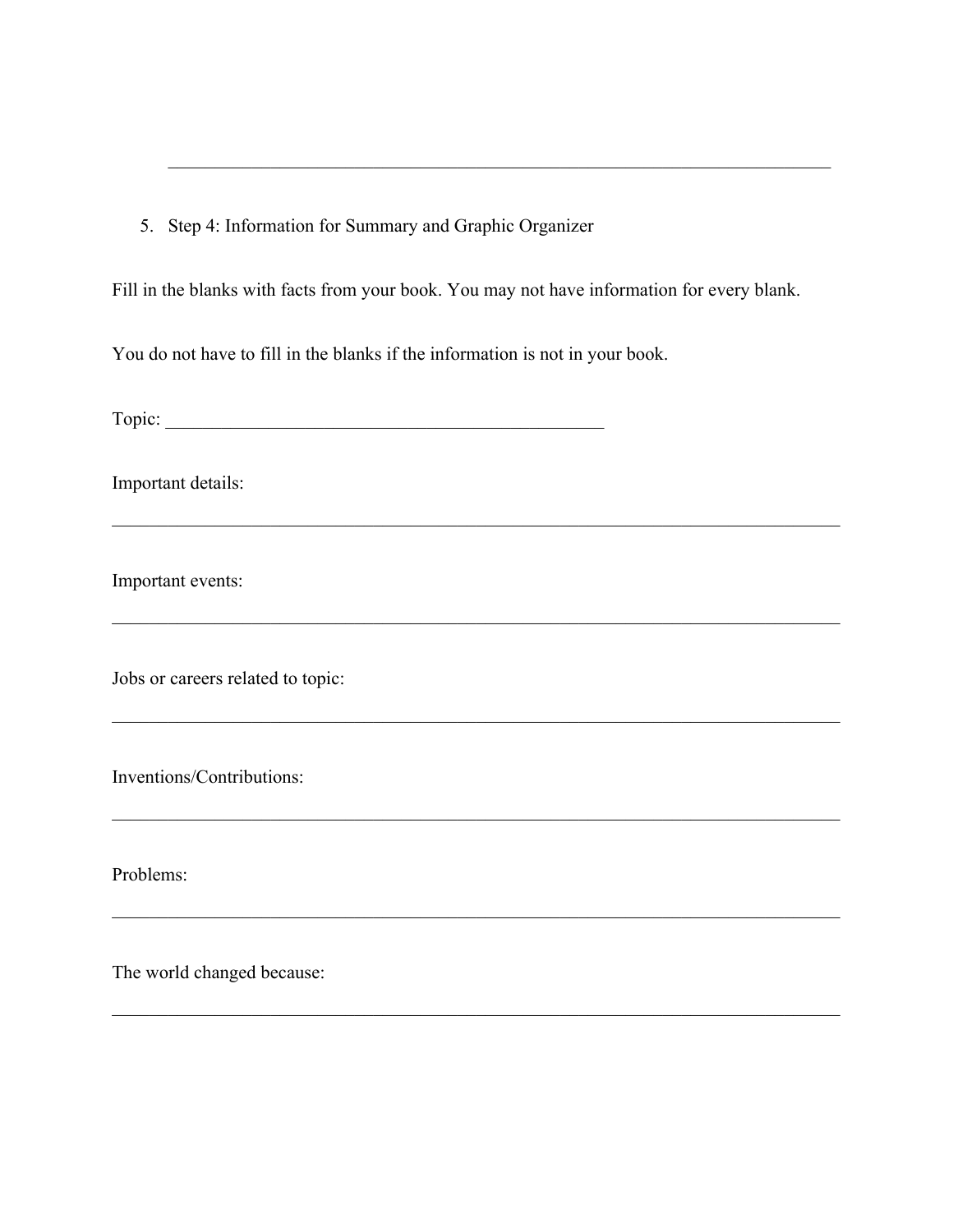Other information I want to include in my summary or graphic organizer:

## Step 5: Graphic Organizer

A graphic organizer is a visual display or picture of information. You MUST include a graphic organizer summarizing the events in your person's life. Use the information gathered from Step 4. Have fun and be creative! Some internet sites that have printable graphic organizers are listed below. If you need more ideas to create your graphic organizer, ask your teacher. Read Write Think http://readwritethink.org/materials/bio\_cube edHelper http://www.edhelper.com/teachers/graphic\_organizers The Houghton Mifflin Education Place http://www.eduplace.com/graphicorganizer

 $\mathcal{L}_\mathcal{L} = \{ \mathcal{L}_\mathcal{L} = \{ \mathcal{L}_\mathcal{L} = \{ \mathcal{L}_\mathcal{L} = \{ \mathcal{L}_\mathcal{L} = \{ \mathcal{L}_\mathcal{L} = \{ \mathcal{L}_\mathcal{L} = \{ \mathcal{L}_\mathcal{L} = \{ \mathcal{L}_\mathcal{L} = \{ \mathcal{L}_\mathcal{L} = \{ \mathcal{L}_\mathcal{L} = \{ \mathcal{L}_\mathcal{L} = \{ \mathcal{L}_\mathcal{L} = \{ \mathcal{L}_\mathcal{L} = \{ \mathcal{L}_\mathcal{$ 

Education Oasis http://www.educationoasis.com/curriculum/graphic\_organizers Step 6: Summary DO NOT RETELL THE STORY!

Summarize what happened in the story. Use the information from Step 4 to write a brief summary of your non-fiction text. .

 $\mathcal{L}_\mathcal{L} = \{ \mathcal{L}_\mathcal{L} = \{ \mathcal{L}_\mathcal{L} = \{ \mathcal{L}_\mathcal{L} = \{ \mathcal{L}_\mathcal{L} = \{ \mathcal{L}_\mathcal{L} = \{ \mathcal{L}_\mathcal{L} = \{ \mathcal{L}_\mathcal{L} = \{ \mathcal{L}_\mathcal{L} = \{ \mathcal{L}_\mathcal{L} = \{ \mathcal{L}_\mathcal{L} = \{ \mathcal{L}_\mathcal{L} = \{ \mathcal{L}_\mathcal{L} = \{ \mathcal{L}_\mathcal{L} = \{ \mathcal{L}_\mathcal{$ 

 $\mathcal{L}_\mathcal{L} = \{ \mathcal{L}_\mathcal{L} = \{ \mathcal{L}_\mathcal{L} = \{ \mathcal{L}_\mathcal{L} = \{ \mathcal{L}_\mathcal{L} = \{ \mathcal{L}_\mathcal{L} = \{ \mathcal{L}_\mathcal{L} = \{ \mathcal{L}_\mathcal{L} = \{ \mathcal{L}_\mathcal{L} = \{ \mathcal{L}_\mathcal{L} = \{ \mathcal{L}_\mathcal{L} = \{ \mathcal{L}_\mathcal{L} = \{ \mathcal{L}_\mathcal{L} = \{ \mathcal{L}_\mathcal{L} = \{ \mathcal{L}_\mathcal{$ 

 $\mathcal{L}_\mathcal{L} = \{ \mathcal{L}_\mathcal{L} = \{ \mathcal{L}_\mathcal{L} = \{ \mathcal{L}_\mathcal{L} = \{ \mathcal{L}_\mathcal{L} = \{ \mathcal{L}_\mathcal{L} = \{ \mathcal{L}_\mathcal{L} = \{ \mathcal{L}_\mathcal{L} = \{ \mathcal{L}_\mathcal{L} = \{ \mathcal{L}_\mathcal{L} = \{ \mathcal{L}_\mathcal{L} = \{ \mathcal{L}_\mathcal{L} = \{ \mathcal{L}_\mathcal{L} = \{ \mathcal{L}_\mathcal{L} = \{ \mathcal{L}_\mathcal{$ 

 $\mathcal{L}_\mathcal{L} = \{ \mathcal{L}_\mathcal{L} = \{ \mathcal{L}_\mathcal{L} = \{ \mathcal{L}_\mathcal{L} = \{ \mathcal{L}_\mathcal{L} = \{ \mathcal{L}_\mathcal{L} = \{ \mathcal{L}_\mathcal{L} = \{ \mathcal{L}_\mathcal{L} = \{ \mathcal{L}_\mathcal{L} = \{ \mathcal{L}_\mathcal{L} = \{ \mathcal{L}_\mathcal{L} = \{ \mathcal{L}_\mathcal{L} = \{ \mathcal{L}_\mathcal{L} = \{ \mathcal{L}_\mathcal{L} = \{ \mathcal{L}_\mathcal{$ 

 $\mathcal{L}_\mathcal{L} = \{ \mathcal{L}_\mathcal{L} = \{ \mathcal{L}_\mathcal{L} = \{ \mathcal{L}_\mathcal{L} = \{ \mathcal{L}_\mathcal{L} = \{ \mathcal{L}_\mathcal{L} = \{ \mathcal{L}_\mathcal{L} = \{ \mathcal{L}_\mathcal{L} = \{ \mathcal{L}_\mathcal{L} = \{ \mathcal{L}_\mathcal{L} = \{ \mathcal{L}_\mathcal{L} = \{ \mathcal{L}_\mathcal{L} = \{ \mathcal{L}_\mathcal{L} = \{ \mathcal{L}_\mathcal{L} = \{ \mathcal{L}_\mathcal{$ 

 $\mathcal{L}_\mathcal{L} = \{ \mathcal{L}_\mathcal{L} = \{ \mathcal{L}_\mathcal{L} = \{ \mathcal{L}_\mathcal{L} = \{ \mathcal{L}_\mathcal{L} = \{ \mathcal{L}_\mathcal{L} = \{ \mathcal{L}_\mathcal{L} = \{ \mathcal{L}_\mathcal{L} = \{ \mathcal{L}_\mathcal{L} = \{ \mathcal{L}_\mathcal{L} = \{ \mathcal{L}_\mathcal{L} = \{ \mathcal{L}_\mathcal{L} = \{ \mathcal{L}_\mathcal{L} = \{ \mathcal{L}_\mathcal{L} = \{ \mathcal{L}_\mathcal{$ 

 $\mathcal{L}_\mathcal{L} = \{ \mathcal{L}_\mathcal{L} = \{ \mathcal{L}_\mathcal{L} = \{ \mathcal{L}_\mathcal{L} = \{ \mathcal{L}_\mathcal{L} = \{ \mathcal{L}_\mathcal{L} = \{ \mathcal{L}_\mathcal{L} = \{ \mathcal{L}_\mathcal{L} = \{ \mathcal{L}_\mathcal{L} = \{ \mathcal{L}_\mathcal{L} = \{ \mathcal{L}_\mathcal{L} = \{ \mathcal{L}_\mathcal{L} = \{ \mathcal{L}_\mathcal{L} = \{ \mathcal{L}_\mathcal{L} = \{ \mathcal{L}_\mathcal{$ 

 $\mathcal{L}_\mathcal{L} = \{ \mathcal{L}_\mathcal{L} = \{ \mathcal{L}_\mathcal{L} = \{ \mathcal{L}_\mathcal{L} = \{ \mathcal{L}_\mathcal{L} = \{ \mathcal{L}_\mathcal{L} = \{ \mathcal{L}_\mathcal{L} = \{ \mathcal{L}_\mathcal{L} = \{ \mathcal{L}_\mathcal{L} = \{ \mathcal{L}_\mathcal{L} = \{ \mathcal{L}_\mathcal{L} = \{ \mathcal{L}_\mathcal{L} = \{ \mathcal{L}_\mathcal{L} = \{ \mathcal{L}_\mathcal{L} = \{ \mathcal{L}_\mathcal{$ 

 $\mathcal{L}_\mathcal{L} = \{ \mathcal{L}_\mathcal{L} = \{ \mathcal{L}_\mathcal{L} = \{ \mathcal{L}_\mathcal{L} = \{ \mathcal{L}_\mathcal{L} = \{ \mathcal{L}_\mathcal{L} = \{ \mathcal{L}_\mathcal{L} = \{ \mathcal{L}_\mathcal{L} = \{ \mathcal{L}_\mathcal{L} = \{ \mathcal{L}_\mathcal{L} = \{ \mathcal{L}_\mathcal{L} = \{ \mathcal{L}_\mathcal{L} = \{ \mathcal{L}_\mathcal{L} = \{ \mathcal{L}_\mathcal{L} = \{ \mathcal{L}_\mathcal{$ 

 $\mathcal{L}_\mathcal{L} = \{ \mathcal{L}_\mathcal{L} = \{ \mathcal{L}_\mathcal{L} = \{ \mathcal{L}_\mathcal{L} = \{ \mathcal{L}_\mathcal{L} = \{ \mathcal{L}_\mathcal{L} = \{ \mathcal{L}_\mathcal{L} = \{ \mathcal{L}_\mathcal{L} = \{ \mathcal{L}_\mathcal{L} = \{ \mathcal{L}_\mathcal{L} = \{ \mathcal{L}_\mathcal{L} = \{ \mathcal{L}_\mathcal{L} = \{ \mathcal{L}_\mathcal{L} = \{ \mathcal{L}_\mathcal{L} = \{ \mathcal{L}_\mathcal{$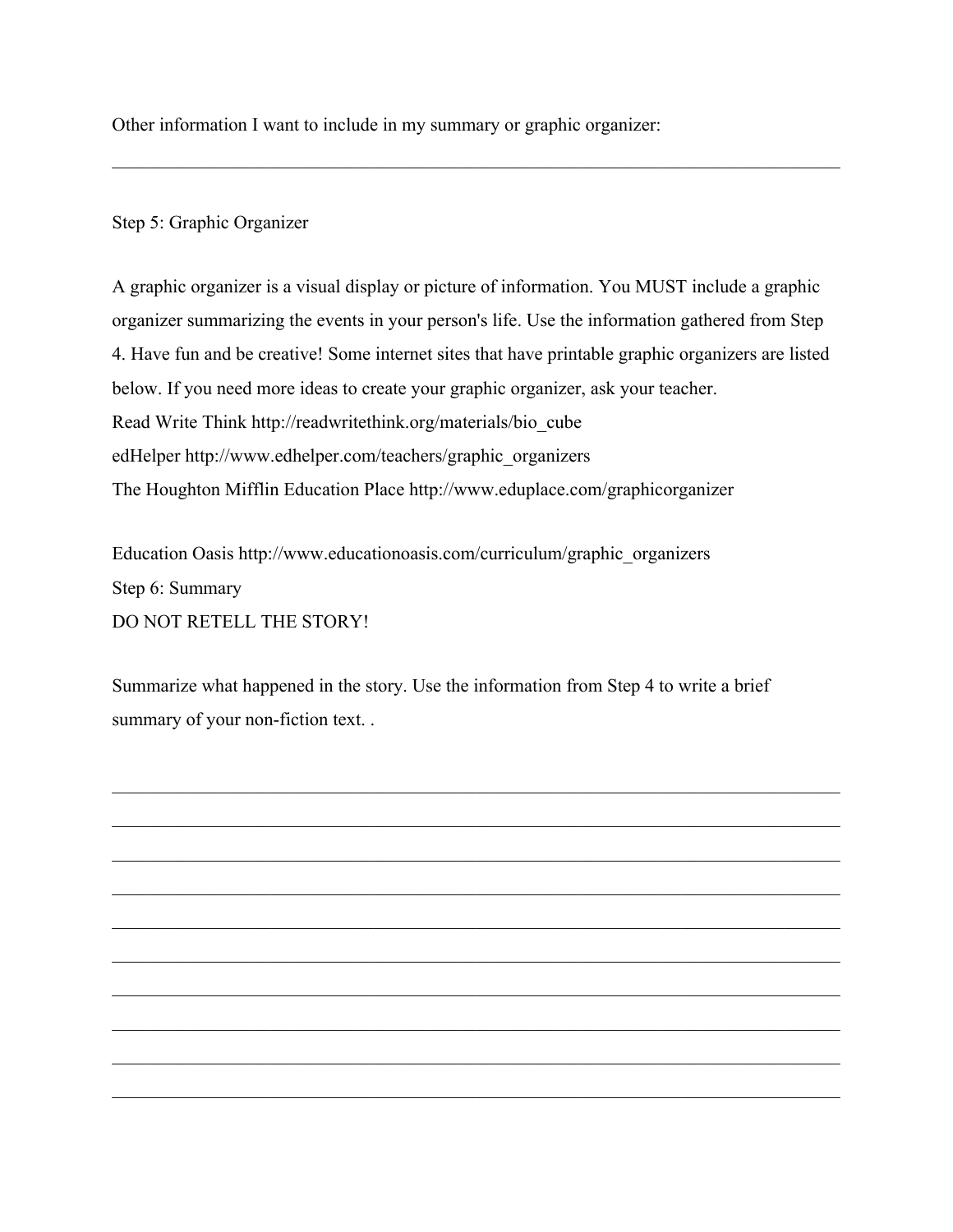

Step 7: Student-made Connections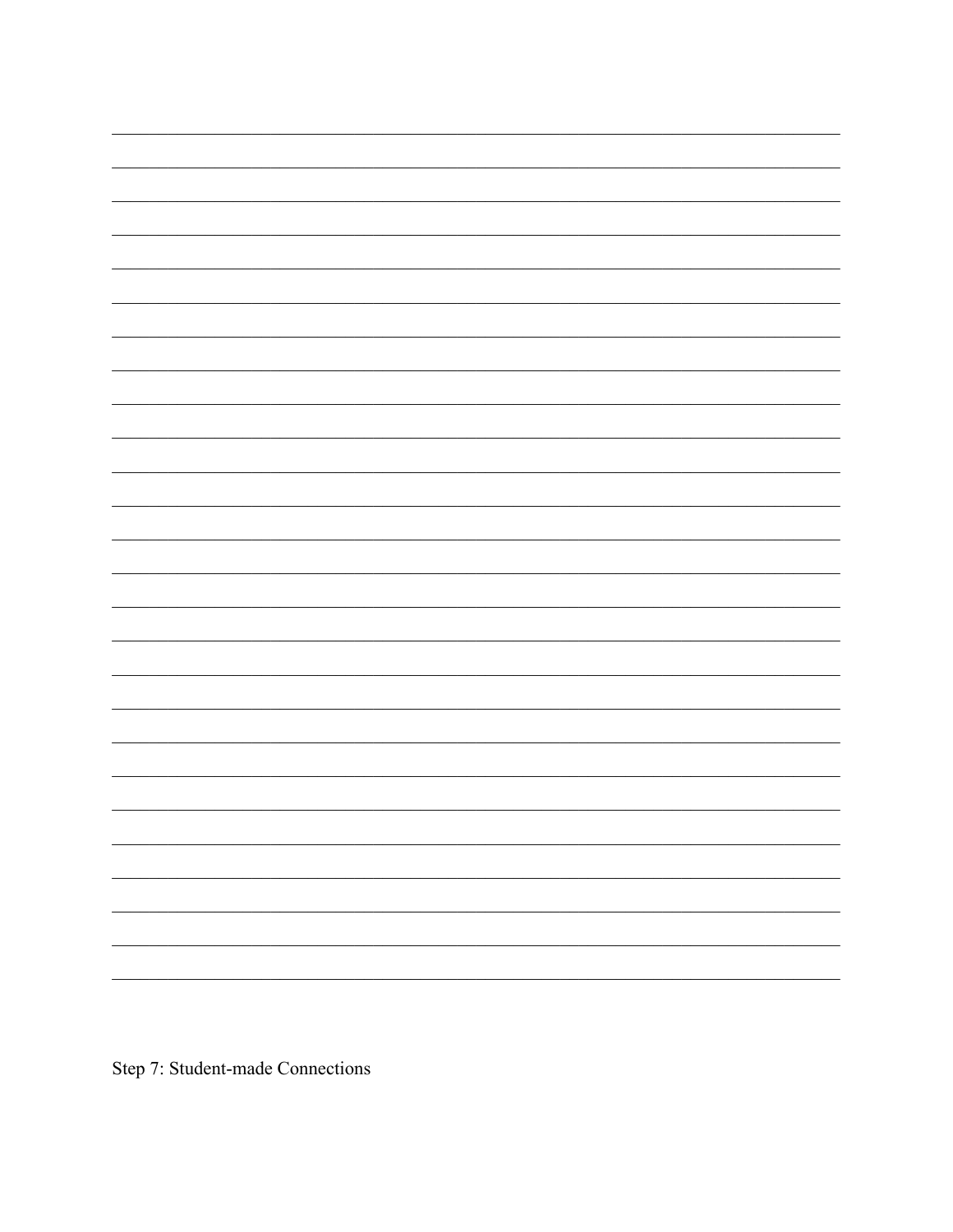Choose one or more of the following ways you feel connected to the person in your biography.

Text - Self

I can identify with this topic, because it reminds me of when I

Text - Text

My reminds me of the book

 $\sim$  by  $\sim$ 

 $\mathcal{L}_\mathcal{L} = \{ \mathcal{L}_\mathcal{L} = \{ \mathcal{L}_\mathcal{L} = \{ \mathcal{L}_\mathcal{L} = \{ \mathcal{L}_\mathcal{L} = \{ \mathcal{L}_\mathcal{L} = \{ \mathcal{L}_\mathcal{L} = \{ \mathcal{L}_\mathcal{L} = \{ \mathcal{L}_\mathcal{L} = \{ \mathcal{L}_\mathcal{L} = \{ \mathcal{L}_\mathcal{L} = \{ \mathcal{L}_\mathcal{L} = \{ \mathcal{L}_\mathcal{L} = \{ \mathcal{L}_\mathcal{L} = \{ \mathcal{L}_\mathcal{$ 

(Title of the book) (Author)

because\_\_\_\_\_\_\_\_\_\_\_\_\_\_\_\_\_\_\_\_\_\_\_\_\_\_\_\_\_\_\_\_\_\_\_\_\_\_\_\_\_\_\_\_\_\_\_\_\_\_\_\_\_\_\_\_\_\_\_\_\_\_\_\_\_\_\_\_\_\_\_.

Step 8: Author's Purpose

Why did the author write the book?

To entertain (All fiction is written to entertain.)

To inform (Historical fiction informs.)

To persuade (Does the book inspire me to do or become something?)

A combination of the above

The author wrote the book

to the state of  $\mathcal{L}$  is the state of  $\mathcal{L}$  . The state of  $\mathcal{L}$  is the state of  $\mathcal{L}$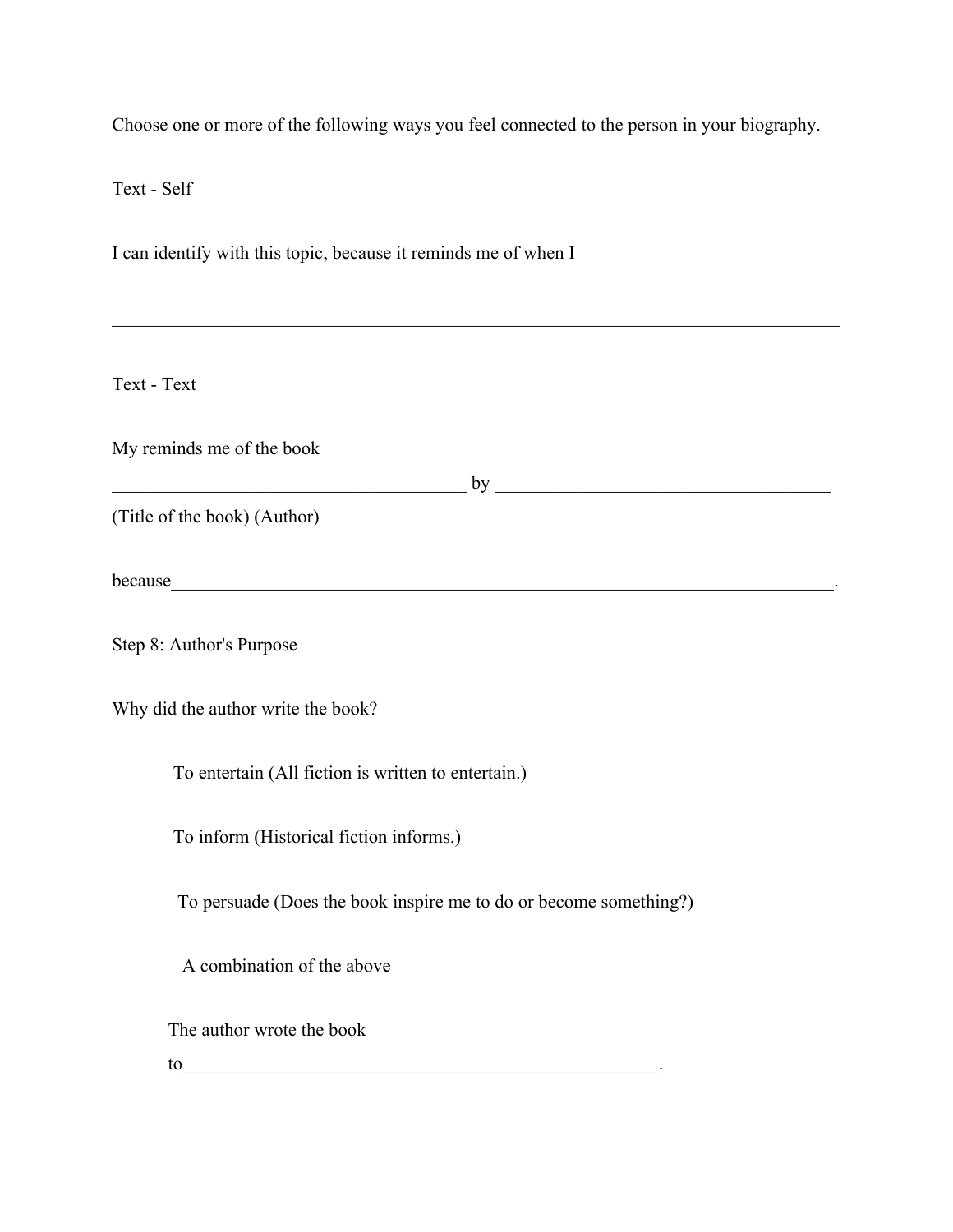Step 9: Genre

 $\mathcal{L}$ 

What is the genre of your selected text? Use a complete sentence.

1. Instructional: Describes how something is done or made.

2. Explanatory: Tells what happened or how something works, with defined reasons. 3. Report:

 $\mathcal{L}_\text{max}$  , and the contribution of the contribution of the contribution of the contribution of the contribution of the contribution of the contribution of the contribution of the contribution of the contribution of t

Tells how things are discovered.

4. Discussion: Looks at both sides of an idea and makes a decision.

5. Opinion: Decides on a point-of-view and has reasons to support the view.

6. Relate: Retells the information or events for an audience.

Step 10: Follow–up Questions

After reading this book, I would like to ask \_\_\_\_\_\_\_\_\_\_\_\_\_\_\_\_\_\_\_\_\_\_\_\_\_\_\_\_\_\_\_\_\_\_\_\_\_\_\_\_

(Author of my book)

the following questions about \_\_\_\_\_\_\_\_\_\_\_\_\_\_\_\_\_\_\_\_\_\_\_\_\_\_\_\_\_\_\_\_\_\_\_\_\_\_\_\_\_\_\_\_\_\_\_\_\_\_\_.

(Topic of my book)

| - |  |
|---|--|

Step 11: Design Your Tri-fold Board

Congratulations! The hard part is over; now, the fun begins! Use a standard tri-fold project board that unfolds to be 36" H x 48" W. The sides fold in to make the board stand by itself. After you fold the sides in, the final project cannot exceed 36"W x 14"D x 36"H.